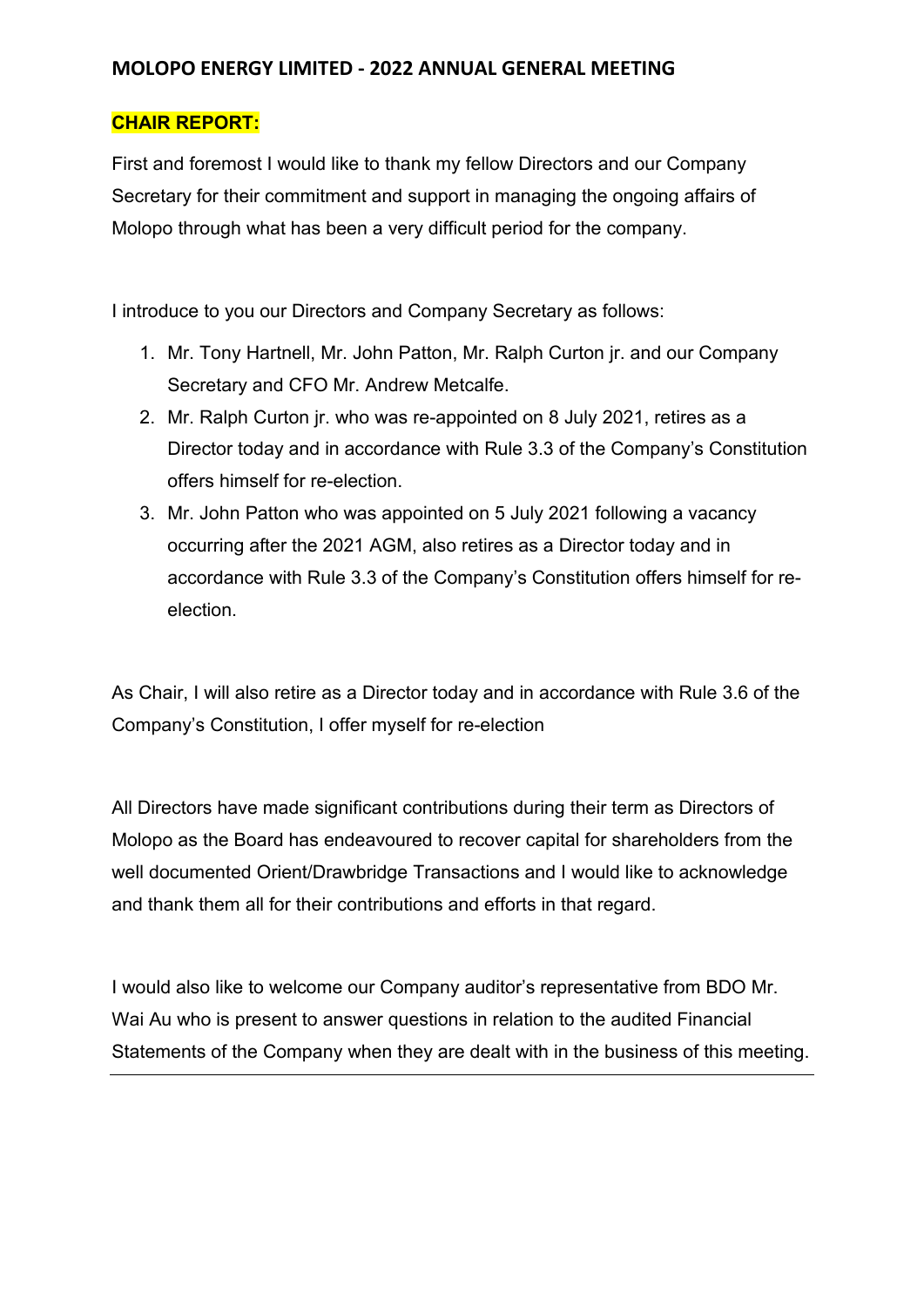## **MOLOPO ENERGY LIMITED - 2022 ANNUAL GENERAL MEETING**

On 1 April 2021, the Company was removed from the Official List of the ASX. Although removed from the ASX platform, shareholders retain their shareholding ownership and voting rights in Molopo albeit that it is no longer a listed ASX entity.

Shareholders are aware that former directors of Molopo namely Messrs Baljit Johal, Matthew Cudmore, Richard Matthews, Ronnen Rosengart and Alexandre Gabovich and the late Samuel Belzberg were Directors at the time the Company entered into a series of investments in transactions between July 2017 and March 2018 that I have and will collectively refer to, for the purposes of this meeting, as the Orient/Drawbridge Transactions. Molopo has previously announced to shareholders the specifics of those transactions. As a result of entering into those transactions shareholder's funds were depleted in total by US\$ 35 million or around AUS\$50 million, without seeking shareholder approval.

After lengthy and expensive proceedings in the Supreme Court of Victoria against former Directors and the D&O insurers, Molopo was successful in securing a settlement to recover AU\$12 million of those funds in December 2021. I can assure shareholders that every effort was made by Directors to recover as much shareholder capital as was possible in the circumstances. I have already documented in my letter to shareholders the background and reasons for that settlement.

The long running litigation against our Canadian subsidiary that was commenced in 2011 is continuing and at this time I can report that Molopo is seeking to complete the Discovery process of that litigation by interviewing members of Legacy/Crescent Point and the Plaintiff 310 who are all parties to the litigation action.

Following completion of this discovery process, it is now proposed that a Court required mediation take place that is now likely to be held in January or February 2023. Molopo will continue to vigorously defend those proceedings.